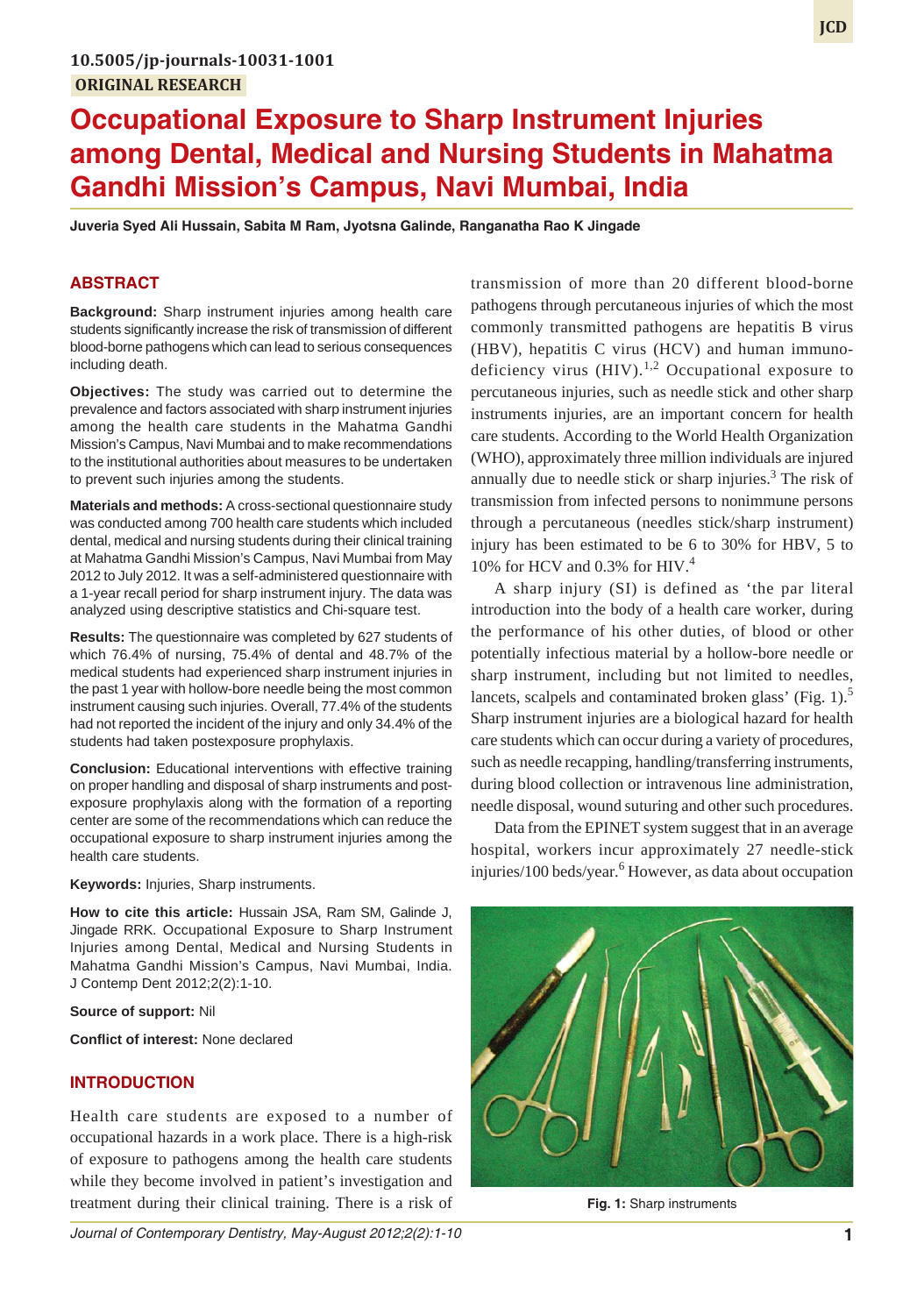related injuries is scarce in India, it is not known exactly how many such injuries occur each year which makes it impossible to estimate an annual incidence.<sup>7,8</sup> Also, underreporting of sharp instrument injuries and poor surveillance systems have led to lack of substantial data describing the exact magnitude of these incidents in the country.

No data was currently available on the occupational exposure to sharp instrument injuries among dental, medical and nursing students in the Mahatma Gandhi Mission's Campus, Navi Mumbai. Preventing such injuries is an essential part of any blood-borne pathogen prevention program in the institution. The present study addressed the important issue of sharp instrument injuries among different categories of health care students which included medical, dental and nursing students, the various factors responsible, the circumstances under which these injuries occur and the measures to be undertaken to prevent such injuries through improvement in knowledge, attitude and practice.

## **AIM AND OBJECTIVES**

#### **Aim**

The aim of this study was to assess the occupational exposure to sharp instrument injuries among medical, dental and nursing students in Mahatma Gandhi Mission's Campus, Navi Mumbai, India.

#### **Objectives**

The objectives of this study were as follows:

- 1. To determine the demographic profile of all health care students in Mahatma Gandhi Mission's Campus.
- 2. To determine the prevalence of sharp instrument injuries in terms of cases and episodes among dental, medical and nursing students.
- 3. To determine the procedures and instruments, such as hollow-bore needle, suture needle, intravenous catheters, scalers, burs, orthodontic wires and scissors causing sharp instrument injury among dental, medical and nursing students.
- 4. To assess the rate of reporting and the management of sharp instrument injuries among all the health care students.
- 5. To evaluate the knowledge about sharp instrument injuries and protective measures taken to prevent such injuries among all the health care students.
- 6. To make recommendations to the institutional authorities about measures to be initiated to reduce such sharp instrument injuries among the health care students.

#### **MATERIALS AND METHODS**

This survey was a cross-sectional study which was carried out among 700 health care students during their clinical training at Mahatma Gandhi Mission's Campus, Navi Mumbai from May 2012 to July 2012. The health care students included in this study were medical, dental and nursing students respectively. The proposal, including ethical views was approved by the Ethics Committee. The study consisted of a self-administered questionnaire adapted from a previous survey instrument.<sup>9</sup> A 1-year recall period was used throughout the questionnaire. In this study, sharp instruments included hollow-bore needle, suture needle, intravenous catheters, scalpels and scissors. Cases of sharp instrument injuries were the number of participants who had at least one experience of such injuries and the episodes were the number of injuries that were experienced by the participants.

The participants were informed about the purpose of the study and a written consent was obtained from them. The questionnaire was pretested on a random sample of 65 participants to ensure predictability, validity and interpretation of responses. The reliability of the questionnaire was assessed using Cronbach's alpha  $(\alpha = 0.831)$ . Strict confidentiality of the participant's information and responses was ensured and the filled questionnaire was collected on the same day which was then subjected to statistical analysis.

#### **STATISTICAL ANALYSIS**

The data was presented using frequency tables, descriptive statistics and graphs. Further statistical analysis was done using Chi-square test for association between attributes. The analysis was performed using statistical package for social sciences, SPSS, version 17. Alpha was set at 5% level.

#### **RESULTS**

*Demographic profile:* Of the 700 questionnaires, 627 (89.5%) were completed and returned. Among the 627 participants, 306 (48.8%) were dental students, 232 (37%) were medical students and 89 (14.2%) were nursing students. The mean age in years was  $22.17$  ( $\pm$  standard deviation, 1.870) among the students. The sex distribution among the health care students revealed that (474/627) 75.6% were females and 153 (24.4%) were males (Table 1).

## **PREVALENCE OF SHARP INSTRUMENT INJURIES**

During the clinical training in the past 1 year, 412/627 (65.7%) were the cases of sharp instrument injuries among dental, medical and nursing students respectively.

#### **Dental Students**

Out of 231/306 (75.4%) of the dental students had experienced sharp instrument injuries in the past 1 year.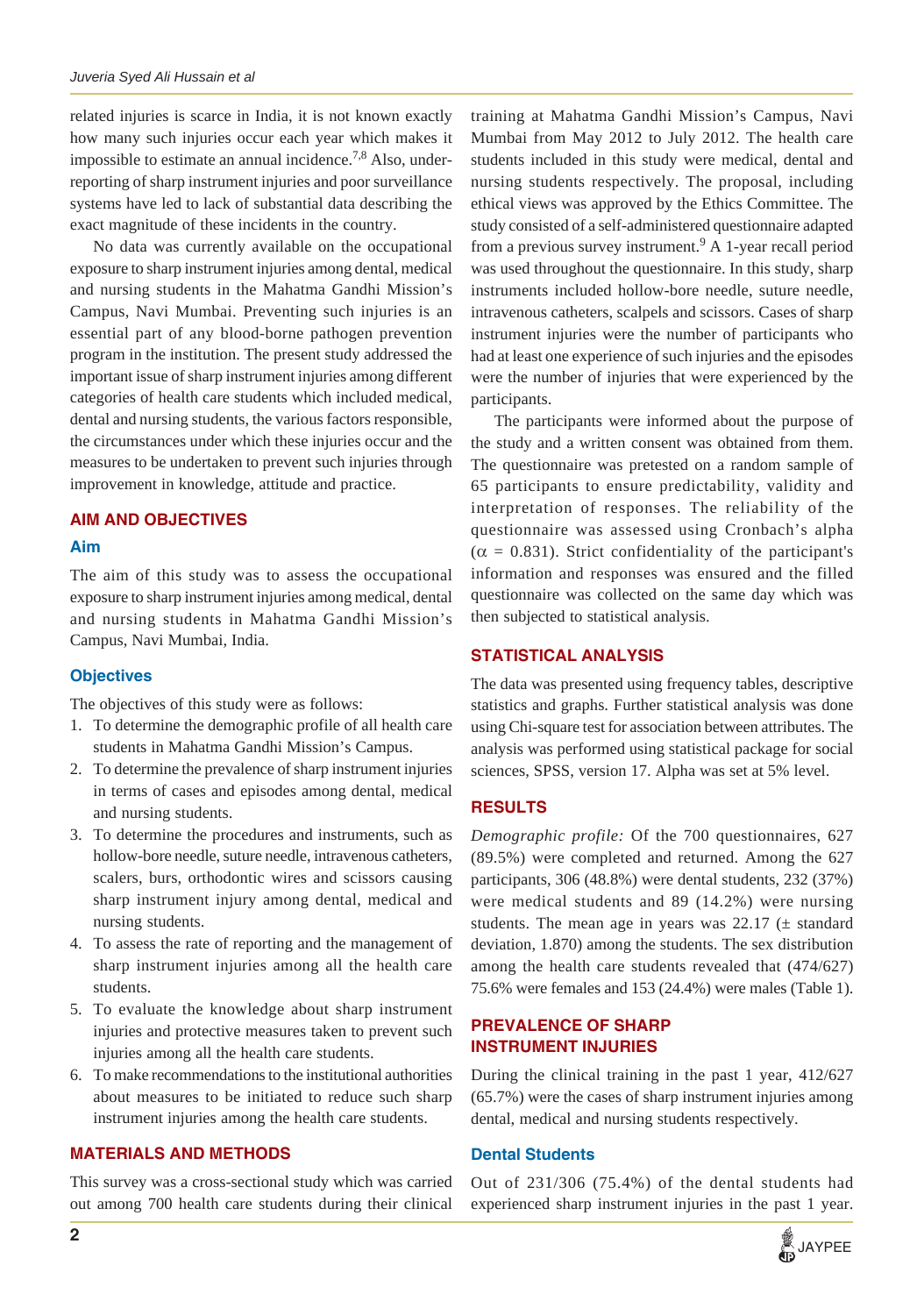Majority 80/231 (34.6%) of the episodes of sharp instrument injuries were more than two, followed by 76/231 (32.9%) of one episode and 75/231 (32.4%) of two episodes of such injuries were reported (see Table 1).

#### **Medical Students**

Among the medical students, 113/232 (48.7%) had experienced sharp instrument injuries in the past 1 year. Two episodes of such injuries were reported by 47/113 (41.5%) of the medical students followed by 44/113(38.9%) episode of one injury and 22/113 (19.4%) reported of more than two episodes respectively (Table 1).

#### **Nursing Students**

Of the 89 nursing students who participated in this study, 68/89 (76.4%) were the cases of sharp instrument injuries in the past 1 year. Two episodes of the injury were commonly reported by 41/68 (60.2%) of the nursing students followed by 15/68 (22%) of one episode and 12/68 (17.6%) of more than two episodes respectively. (Table 1)

# **PROCEDURE AND INSTRUMENTS CAUSING SHARP INJURIES**

### **Dental Students**

In the present study, 121/231(52.3%) of the sharp instrument injuries among the dental students occurred during administration of local anesthetic injection followed by 65/ 231 (28.1%) while handling instruments and 38/231 (16.4%) during scaling and polishing (Table 2). Majority of the sharp instrument injuries 162/231 (70.1%) were commonly caused by hollow-bore needle followed by 134/231 (58%) of the injuries by scalers and 70/231 (30.3%) by orthodontic wire respectively (Fig. 2).

## **Medical Students**

Among the medical students, intramuscular or intravenous injection was found to be most common procedure

associated with 70/113 (61.9%) sharp instrument injuries followed by 21/113 (18.5%) injuries during blood withdrawal and 12/113 (10.6%) while handling instruments (Table 2). Hollow-bore needle was the most common instrument causing 91/113 (80.5%) of sharp instrument injuries followed by 61/113 (28%) of injuries by intravenous catheters and 30/113 (14%) injuries by scalpels respectively (Fig. 3).

## **Nursing Students**

Out of 50/68 (73.5%) of the sharp instrument injuries among nursing students occurred during intramuscular or intravenous injection followed by 11/68 (16.1%) during blood withdrawal procedure (Table 2). Hollowbore needle was the common instrument causing 55/68 (80.8%) of the injuries among the nursing students (Fig. 4).

## **RATE OF REPORTING AND MANAGEMENT**

Among the 412 health care students who had experienced sharp instrument injuries in the past 1 year, 319 (77.4%) of the students did not report the incident of the injury. Of the



**Fig. 2:** Instruments causing sharp injuries in dental students

| $\overline{N}$                         | <b>Nursing</b><br>% | p-value |  |  |  |  |  |  |
|----------------------------------------|---------------------|---------|--|--|--|--|--|--|
|                                        |                     |         |  |  |  |  |  |  |
|                                        |                     |         |  |  |  |  |  |  |
|                                        |                     |         |  |  |  |  |  |  |
| 68                                     | 76.4                | $0.00*$ |  |  |  |  |  |  |
| 21                                     | 23.5                |         |  |  |  |  |  |  |
| 2. Episodes of sharp instrument injury |                     |         |  |  |  |  |  |  |
| 15                                     | 22                  | $0.00*$ |  |  |  |  |  |  |
| 41                                     | 60.2                |         |  |  |  |  |  |  |
| 12                                     | 17.6                |         |  |  |  |  |  |  |
|                                        |                     |         |  |  |  |  |  |  |

\*Highly significant (p-value < 0.001)

*Journal of Contemporary Dentistry, May-August 2012;2(2):1-10* **3**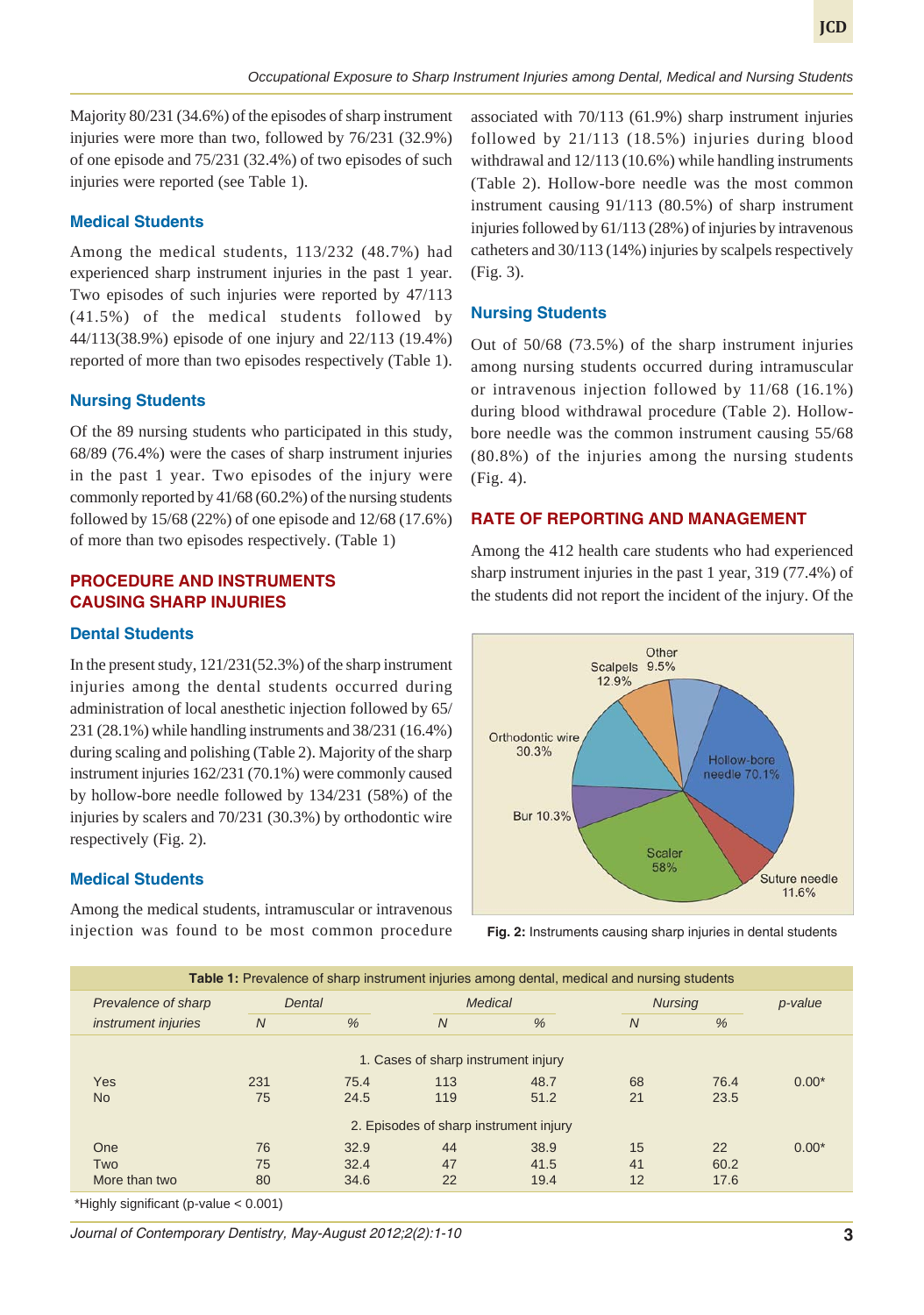| <b>Table 2:</b> Procedures causing sharp instrument injuries among dental, medical and nursing students |                |                       |                      |                         |                |                         |         |  |  |
|---------------------------------------------------------------------------------------------------------|----------------|-----------------------|----------------------|-------------------------|----------------|-------------------------|---------|--|--|
| Type of procedure                                                                                       | Dental         |                       | Medical              |                         | <b>Nursing</b> |                         | p-value |  |  |
|                                                                                                         | $\overline{N}$ | $\%$                  | N                    | $\%$                    | N              | $\frac{0}{6}$           |         |  |  |
| Handling instruments<br>Local anesthetic/<br>intravenous/<br>intramuscular injection                    | 65<br>121      | 28.1<br>52.3          | 12<br>70             | 10.6<br>61.9            | 5<br>50        | 7.3<br>73.5             | $0.00*$ |  |  |
| Wound suturing<br><b>Blood withdrawal</b><br>Scaling and polishing                                      | 38             | 3<br>$\Omega$<br>16.4 | 10<br>21<br>$\Omega$ | 8.8<br>18.5<br>$\Omega$ | 11<br>$\Omega$ | 2.9<br>16.1<br>$\Omega$ |         |  |  |

\*Highly significant (p-value < 0.001)



**Fig. 3:** Instruments causing sharp injuries in medical students



**Fig. 4:** Instruments causing sharp injuries in nursing students

319 students who did not report the incident of injury, 153 (47.9%) students did not know how to report the injury followed by 108 (33.8%) students thought that the injury was only minor so it was not to be reported. The other reasons for not reporting are given in Table 3. It was also found that 174/412 (42.2%) of the injuries had occurred while working on a patient in the clinical setting.

Only 142/412 (34.4%) of the health care students had taken postexposure prophylaxis (PEP) after the injury. A total of 234/412 (37.3%) of the students had received PEP for hepatitis B and 135/627 (21.5%) had received PEP for tetanus.

The health status of the students after the sharp instrument injury was found to be normal in 349/412 (84.7%) students whereas 62/412 (15%) students suffered from mental distress. None of the students had reported of chronic illness following sharp instrument injuries in this study.

# **KNOWLEDGE OF SHARP INSTRUMENT INJURIES AND PROTECTIVE MEASURES TO AVOID SHARP INSTRUMENT INJURIES**

In the present study, only 250/627 (39.8%) of the health care students could correctly define sharp instrument injury. Among all health care students who participated in this study, needle recapping was practiced by 594/627 (94.7%) of students. Majority of the students 352/627 (56.1%) used both hands to recap needles whereas 242/627 (38.5%) used one hand 'scoop' technique. Only 33/627 (5.2%) students avoided recapping needles. A total of 209/627 (33.3%) of the students always use a sharps container to dispose the sharp instrument after use whereas 239/627 (38.1%) leave the sharp instrument on the working tray which creates potential hazards for the workers involved in waste disposal. Protective measures to avoid sharp instrument injuries, such as wearing gloves were practiced by 606/627 (96.6%) of the health care students. Single glove technique was found to be commonly practiced by 593/627 (94.5%) of the students followed by use of facemask by 327/627 (52.1%) students and protective eyewear by only 95/627 (15.1%) of the health care students.

# **DISCUSSION**

Out of 627 health care students who completed the questionnaire, 48.8% were dental students, 37% were medical students and 14.2% were nursing students. The questionnaire was completed by 4.8% second year students,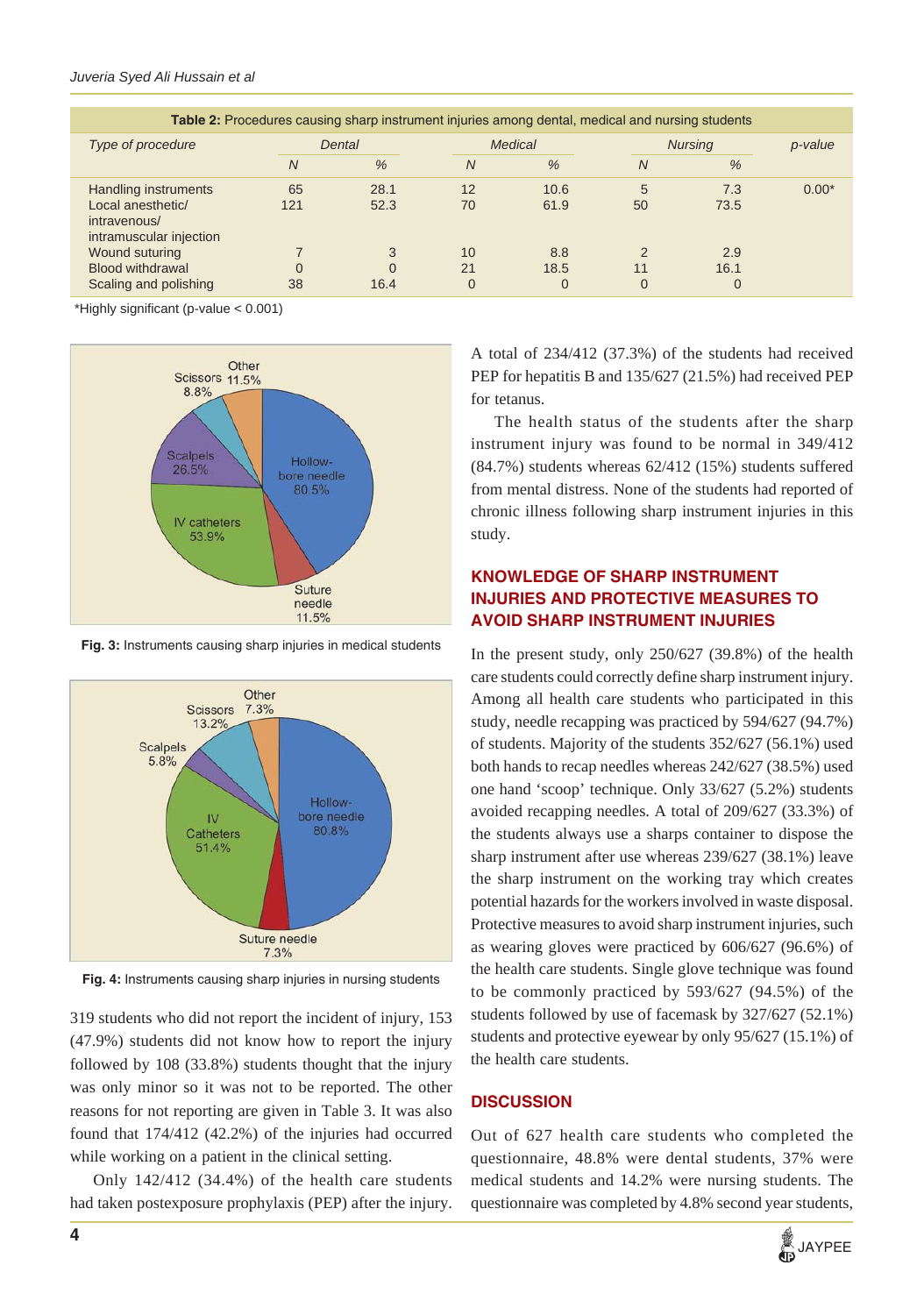*Occupational Exposure to Sharp Instrument Injuries among Dental, Medical and Nursing Students*

| Table 3: Information regarding demographic profile, rate of reporting and management, knowledge about sharp instrument injuries<br>and protective measures taken to avoid them by health care students |                                                                                                                                      |                    |                        |  |  |  |
|--------------------------------------------------------------------------------------------------------------------------------------------------------------------------------------------------------|--------------------------------------------------------------------------------------------------------------------------------------|--------------------|------------------------|--|--|--|
|                                                                                                                                                                                                        |                                                                                                                                      | $\mathsf{N}$       | $\%$                   |  |  |  |
|                                                                                                                                                                                                        | 1. Demographic profile:                                                                                                              |                    |                        |  |  |  |
|                                                                                                                                                                                                        | a. Faculty                                                                                                                           |                    |                        |  |  |  |
|                                                                                                                                                                                                        | - Dental                                                                                                                             | 306                | 48.8                   |  |  |  |
|                                                                                                                                                                                                        | Medical                                                                                                                              | 232                | 37.0                   |  |  |  |
|                                                                                                                                                                                                        | <b>Nursing</b>                                                                                                                       | 89                 | 14.2                   |  |  |  |
|                                                                                                                                                                                                        | b. Academic year<br>Second year<br>$\overline{\phantom{a}}$                                                                          | 30                 | 4.8                    |  |  |  |
|                                                                                                                                                                                                        | Third year<br>$\overline{\phantom{a}}$                                                                                               | 140                | 22.3                   |  |  |  |
|                                                                                                                                                                                                        | Fourth year                                                                                                                          | 216                | 34.4                   |  |  |  |
|                                                                                                                                                                                                        | Internship                                                                                                                           | 186                | 29.7                   |  |  |  |
|                                                                                                                                                                                                        | Postgraduation<br>c. Age                                                                                                             | 55                 | 8.8                    |  |  |  |
|                                                                                                                                                                                                        | $18 - 21$<br>÷.                                                                                                                      | 233                | 37.1                   |  |  |  |
|                                                                                                                                                                                                        | $22 - 24$                                                                                                                            | 353                | 56.2                   |  |  |  |
|                                                                                                                                                                                                        | $25 - 29$                                                                                                                            | 41                 | 6.5                    |  |  |  |
|                                                                                                                                                                                                        | d. Gender                                                                                                                            |                    |                        |  |  |  |
|                                                                                                                                                                                                        | Male<br>Female                                                                                                                       | 153<br>474         | 24.4<br>75.5           |  |  |  |
|                                                                                                                                                                                                        | 2. Rate of reporting and management                                                                                                  |                    |                        |  |  |  |
|                                                                                                                                                                                                        | a. Did you report the incident of sharp instrument injury?                                                                           |                    |                        |  |  |  |
|                                                                                                                                                                                                        | - Yes                                                                                                                                | 92                 | 22.3                   |  |  |  |
|                                                                                                                                                                                                        | - No<br>b. Reason for not reporting the incident of sharp instrument injury                                                          | 319                | 77.4                   |  |  |  |
|                                                                                                                                                                                                        | The instrument or needle was unused                                                                                                  | 42                 | 13.1                   |  |  |  |
|                                                                                                                                                                                                        | I did not know how to report it<br>$\overline{\phantom{a}}$                                                                          | 153                | 47.9                   |  |  |  |
|                                                                                                                                                                                                        | It was only minor, so I did not worry                                                                                                | 108                | 33.8                   |  |  |  |
|                                                                                                                                                                                                        | - I was too embarrassed to report it                                                                                                 | 16                 | 5.0                    |  |  |  |
|                                                                                                                                                                                                        | c. When did you experience the sharp instrument injury?<br>- While working on a patient                                              | 174                | 42.2                   |  |  |  |
|                                                                                                                                                                                                        | - Other                                                                                                                              | 238                | 57.7                   |  |  |  |
|                                                                                                                                                                                                        | d. What was your health status after the sharp instrument injury?                                                                    |                    |                        |  |  |  |
|                                                                                                                                                                                                        | - Normal                                                                                                                             | 349                | 84.7                   |  |  |  |
|                                                                                                                                                                                                        | <b>Mental distress</b><br><b>Chronic illness</b>                                                                                     | 62<br>$\mathbf{0}$ | 15.0<br>$\overline{0}$ |  |  |  |
|                                                                                                                                                                                                        | e. Did you take PEP after the sharp instrument injury?                                                                               |                    |                        |  |  |  |
|                                                                                                                                                                                                        | Yes<br>$\mathcal{L}_{\mathcal{A}}$                                                                                                   | 216                | 34.4                   |  |  |  |
|                                                                                                                                                                                                        | <b>No</b><br>$\sim$                                                                                                                  | 411                | 65.5                   |  |  |  |
|                                                                                                                                                                                                        | For which of the following did you take PEP?<br>f.<br><b>Hepatitis B</b><br>I.                                                       |                    |                        |  |  |  |
|                                                                                                                                                                                                        | Yes                                                                                                                                  | 234                | 37.3                   |  |  |  |
|                                                                                                                                                                                                        | <b>No</b>                                                                                                                            | 393                | 62.6                   |  |  |  |
|                                                                                                                                                                                                        | ii. Tetanus                                                                                                                          |                    |                        |  |  |  |
|                                                                                                                                                                                                        | Yes<br>- No                                                                                                                          | 135<br>492         | 21.5<br>78.4           |  |  |  |
|                                                                                                                                                                                                        | iii. HIV                                                                                                                             |                    |                        |  |  |  |
|                                                                                                                                                                                                        | - Yes                                                                                                                                | $\mathbf{1}$       | 0.1                    |  |  |  |
|                                                                                                                                                                                                        | - No                                                                                                                                 | 626                | 99.8                   |  |  |  |
|                                                                                                                                                                                                        | 3. Knowledge of sharp instrument injuries and protective measures taken to avoid them:<br>a. Definition of sharp instrument injuries |                    |                        |  |  |  |
|                                                                                                                                                                                                        | Correct<br>÷.                                                                                                                        | 250                | 39.8                   |  |  |  |
|                                                                                                                                                                                                        | Incorrect                                                                                                                            | 377                | 60.1                   |  |  |  |
|                                                                                                                                                                                                        | b. What protective measures do you take to avoid sharp instrument injuries?                                                          |                    |                        |  |  |  |
|                                                                                                                                                                                                        | Gloves<br>Facemask<br>$\overline{\phantom{a}}$                                                                                       | 606<br>327         | 96.6<br>52.1           |  |  |  |
|                                                                                                                                                                                                        | Eye protection                                                                                                                       | 95                 | 15.1                   |  |  |  |
|                                                                                                                                                                                                        | Other                                                                                                                                | 62                 | 9.8                    |  |  |  |
|                                                                                                                                                                                                        | Which glove technique so you use?<br>C.                                                                                              |                    |                        |  |  |  |
|                                                                                                                                                                                                        | Single glove technique<br>Double glove technique                                                                                     | 593<br>34          | 94.5<br>5.4            |  |  |  |
|                                                                                                                                                                                                        | d. Do you recap needles?                                                                                                             |                    |                        |  |  |  |
|                                                                                                                                                                                                        | Yes<br>$\overline{\phantom{0}}$                                                                                                      | 594                | 94.7                   |  |  |  |
|                                                                                                                                                                                                        | <b>No</b>                                                                                                                            | 33                 | 5.2                    |  |  |  |
|                                                                                                                                                                                                        | e. Which technique do you use to recap needles?<br>One hand 'scoop' technique<br>$\overline{\phantom{a}}$                            | 242                | 38.5                   |  |  |  |
|                                                                                                                                                                                                        | Two hands to recap needles                                                                                                           | 352                | 56.1                   |  |  |  |
|                                                                                                                                                                                                        | Method of disposing sharp instruments<br>f.                                                                                          |                    |                        |  |  |  |
|                                                                                                                                                                                                        | Leave it on the working tray                                                                                                         | 239                | 38.1                   |  |  |  |
|                                                                                                                                                                                                        | Place the instrument in a sharp container                                                                                            | 209                | 33.3                   |  |  |  |
|                                                                                                                                                                                                        | Throw the needle/sharp instrument in garbage                                                                                         | 179                | 28.5                   |  |  |  |

*Journal of Contemporary Dentistry, May-August 2012;2(2):1-10* **5**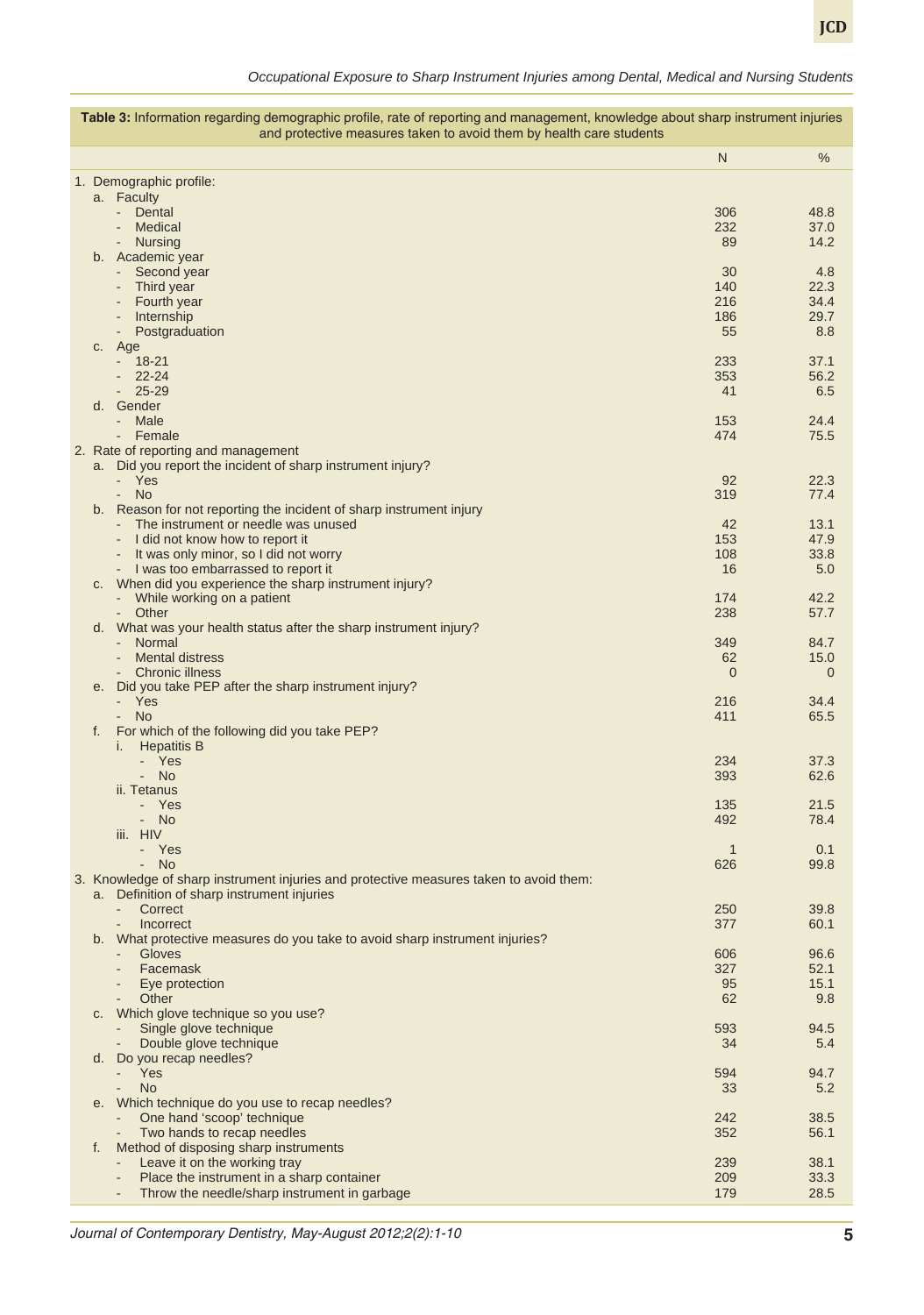22.3% third year students, 34.4% fourth year students, 29.7% interns and 8.8% postgraduate students respectively. The mean age of the students was 22.17 years  $(\pm$  standard deviation, 1.870). Majority (75.6%) of the health care students in the Mahatma Gandhi Mission's Campus were females.

Sharp instrument injuries are a major concern among health care students during their clinical training. The first case of needle-stick injury was reported in 1828.<sup>10</sup> In the present study, majority of the cases of sharp instrument injuries were 76.4% among nursing students followed by 75.4% among dental students and 48.7% among medical students respectively. In a study conducted in Western Ontario University, Canada, nonsterile occupational injuries were reported by 82% of the dental students, 57% of the medical students and 27% of the nursing students respectively.<sup>11</sup> Similar results were reported in a study by Askarian et al in which 73.7% of the dental students and 72.1% of the medical and midwifery students had experienced needle-stick injuries.<sup>12</sup>

Hollow-bore needles are devices which have commonly been associated with transmission of blood-borne infections because a larger volume of blood remains inside the bore of the needle as compared to solid core needle, such as suture needle.<sup>13</sup> In our study, dental students most frequently reported 70.1% of the sharp instrument injuries by a hollowbore needle followed by 58% of the injuries by scaler and 30.3% of the injuries by orthodontic wire. Hollow-bore needle was also the most common cause of sharp instrument injuries among medical and nursing students followed by intravenous catheters. Similar study in Malaysia (2012) showed that 97% of the injuries were caused by hollowbore needles among medical students.<sup>14</sup> In an Australian study, 29.2% of the sharp instrument injuries were caused by glass item and  $24.4\%$  by a hollow-bore needle.<sup>15</sup> It has been shown that lack of experience in many procedures, insufficient training, work load and fatigue leads to sharp instrument injuries.<sup>16</sup>

In our study, the most common procedure associated with 52.3% of the sharp instrument injuries was local anesthetic injection among dental students followed by 28.1% of the injuries while handling instruments and 16.4% while scaling and polishing. Intramuscular or intravenous injection was found to be the common procedure causing sharp instrument injuries in 61.9% of the injuries among medical students and 73.5% of the injuries among nursing students respectively. A study done by Askarian et al also showed that such injury occurred during local anesthetic injection procedure in 29.8% of

the dental students and during intramuscular and intravenous injection in 61.9% medical students and 73.5% nursing students respectively.<sup>16</sup> Similarly, in a French study, drawing arterial blood was responsible for 44% of all exposure incidents.<sup>17</sup> Our study showed that  $42.2\%$  of the injuries occurred while working on a patient in the clinical setting which is similar to the study in Suez Canal University Hospital  $(42.2\%)$ <sup>18</sup>

Unsafe handling practices of needles prior to disposal e.g. two-hand recapping (Fig. 5), needle flexing and needle breaking increase the risk of occupational exposure to sharp instrument injuries. According to Occupational Safety and Health Administration (OSHA)'s blood-borne pathogen standards (1996), needle recapping is prohibited to reduce the risk of transmission of blood-borne pathogens.<sup>19</sup> In our study, 94.7% of the health care students recapped needle. In a study, Shariati et al showed that 92.9% of the medical interns frequently recapped contaminated needles.<sup>20</sup> Similar results have been shown in a study by Hashemipour and Sadeghi in which 67.4% of the students recapped needles after use.<sup>10</sup> Dentists and dental students are required to give multiple injections during the course of a patient's treatment which places them at a high-risk of sustaining sharp instrument injury. In these situations, one handed 'scoop' technique is recommended for recapping needle followed by immediate disposal of the needle in a sharps container after use. Proper training of the health care students through comprehensive educational programs and adoption of safety engineered devices have been effective in decreasing the incidence of sharp instrument injuries at some health care institutions.<sup>11</sup>

Reporting of the incidents of sharp instrument injuries is important to ensure appropriate counseling and treatment of the health care students. In this study, 77.4% of the health care students did not report these injuries and the most



**Fig. 5:** Two-hand method of needle recapping (not recommended)

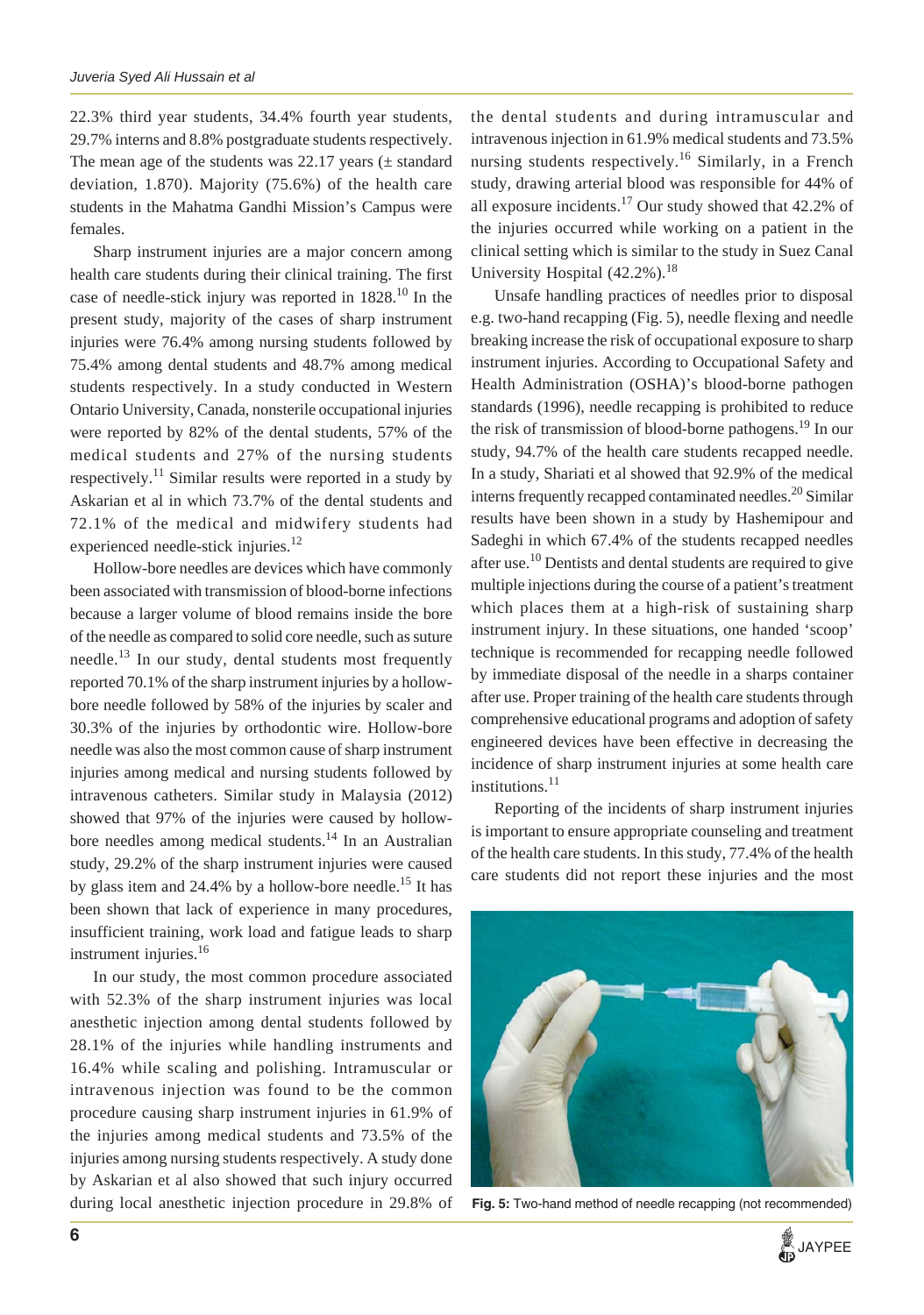common reason for not reporting was the lack of knowledge among the students about how the injury had to be reported. Results of the above study are in agreement with studies done by Khader et al  $(22.1\%)$  and Clarke et al  $(29\%)$ <sup>21,22</sup> The higher level of under-reporting indicates the need for the formation of a reporting management and education regarding the importance of reporting all percutaneous injuries. The health status after the injury was found to be normal in 84.7% of the health care students. However, the psychological stress and emotional impact after an injury can affect the students performance and career if an infection results.

It was also disturbing that only 34.4% of the health care students had taken postexposure prophylaxis after the injury and 37.3% had received PEP against HBV and only 21.5% had received PEP for tetanus in our study. Among Taiwanese nursing students, vaccination against HBV was lacking in  $47.6\%$  of the nurses.<sup>23</sup> However, the effectiveness of the vaccination is the most significant factor that needs to be tested among the health care students. PEP for HBV-positive sources for exposed health care students who are anti-HBs negative warrants hepatitis B vaccination and a full course of passive immunization with hepatitis B immunoglobulin preferably within 24 hours.<sup>24</sup> PEP for health care students who experience sharp instrument injuries from HIV-positive sources includes 2 or 4 anti-retrovirals which should be initiated within 1 to 2 hours postexposure. $^{24}$  The risk of transmission depends on the degree of exposure, the type of instrument used and the evaluation of the source patient. Hepatitis B is more transmissible than human immunodeficiency virus and 10 times more transmissible than HCV.<sup>25</sup> Therefore, it is universally recommended that health care students and professionals should be immunized against HBV. The incubation period for tetanus varies from 1 to 2 days to a month or more; most cases have onset of symptoms within 7 to 14 days of the initial injury.<sup>26</sup> If the history of the last booster of tetanus was greater than 10 years, then tetanus toxoid (Tt) should be administered and if the history demonstrates that the last immunization was over 10 years ago, then tetanus immune globulin (TIG) should be administered.<sup>26</sup>

In 1983, the Centers for Disease Control (CDC) made the first recommendations for the prevention of exposure to blood and body fluids through the use of universal precautions. These guidelines emphasize the use of protective barriers, such as gloves, facemasks, protective clothing, eyeglasses, etc. to avoid the risk of transmission of occupational and nosocomial infections among health

care workers. In the present study, it was found that 96.6% of the students wore gloves, 52.1% wore facemask and only 15.1% always wore eye protection during clinical procedures. However, double glove technique was practiced by only 5.4% of the students. In the study by Meunier et al found that almost 50% of the medical students in Strasburg do not use two gloves and the reasons stated were decrease in hand sensitivity and lack of belief in its benefits.<sup>27</sup> In a study by the Washington University, 86% of the students reported of always using double gloves in the operating room and 90% reported always using eye protection.<sup>28</sup> Among the health care students, 33.3% of the students always used a sharps container for disposing the sharp instrument after use whereas 38.1% leave the sharp instrument on the working tray. Improper disposal of needles and other sharp instrument creates potential hazards not only for the students but also for the workers involved in waste disposal (Fig 6). Similar results were found in a study in Suez Canal University in Egypt, which showed that only 16.6% of the workers safely discarded the sharp objects.<sup>18</sup> Double gloving technique should be considered by institutional authorities while implementing sharp injury prevention programs as it has shown to decrease the risk of internal glove perforation and hence potential of exposure to cross-infection.<sup>29</sup> Strict adherence to universal precautions among health care students is imperative to avoid sharp instrument injuries.

One limitation of the present study was the recall bias whereby the health care students might not have remembered or not reported the actual incident of sharp instrument injury that they had in the past 1 year.

#### **CONCLUSION**

1. The demographic profile of the dental, medical and nursing student revealed that majority of the students



**Fig. 6:** Improper method of disposing needles

*Journal of Contemporary Dentistry, May-August 2012;2(2):1-10* **7**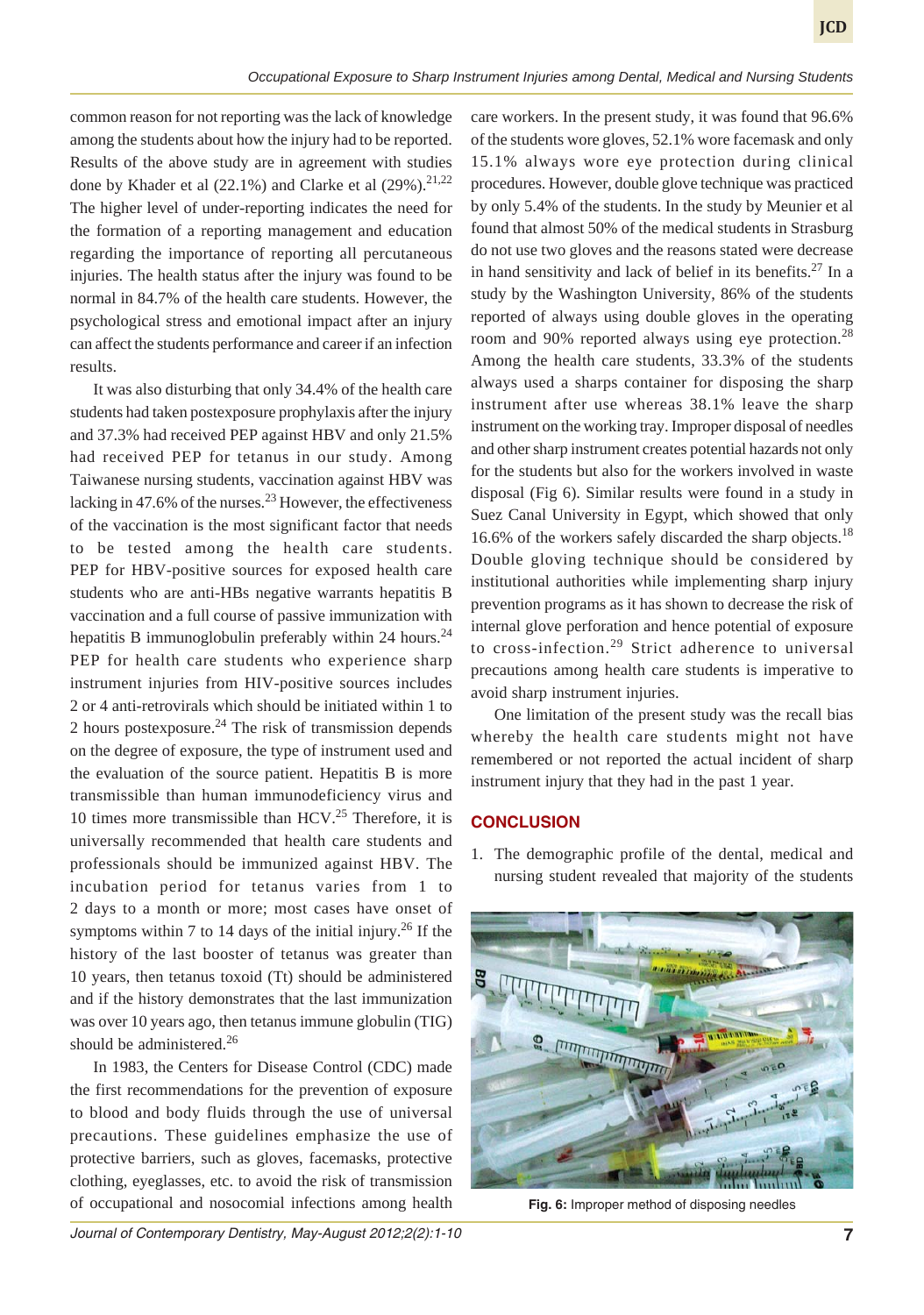were female and the mean age was 22.17 years  $(\pm$  standard deviation, 1.870).

- 2. The prevalence of sharp instrument injury was found to be the highest among nursing students, followed by dental and medical students respectively. Nursing and dental students start treating patients during their clinical training as an undergraduate. However, this is not the case with medical students who begin treating patients only in internship which indicates the lower prevalence of sharp instrument injuries among medical students as compared to dental and nursing students. Therefore, this study revealed that dental and nursing students were at a higher risk of being exposed to sharp instrument injuries as compared to medical students.
- 3. In our study, occupational exposure to sharp instrument injuries were mostly caused by hollow-bore needle and the procedure most commonly associated with the injury was administration of local anesthetic or intramuscular or intravenous injection among all the health care students. Majority of the health care students recapped needles and the two hand technique of needle recapping was predominantly practiced. Therefore, lack of experience and improper training contribute to an increase risk to sharp instrument injuries among the students.
- 4. The rate of reporting of incidents of sharp instrument injuries among all the health care students was found to be low. Similarly, PEP for hepatitis B and tetanus had not been taken by majority of the students which indicates a lack of awareness regarding the significance of PEP.
- 5. In the present study, knowledge about sharp instrument injuries was poor and protective measures taken to prevent such injuries were inadequate among the students.
- 6. Therefore, recommendations to avoid sharp instrument injuries among health care students are as follows:
	- Effective training and continuous education through seminars and workshops should be conducted among all health care students to increase the awareness about Universal Precautions and Infection Control and reduce the occupational hazard of sharp instrument injuries.
	- Safer work practice and proper instrumentation is essential to avoid such injuries. It is imperative to effectively train all the students regarding proper use of instruments, one hand 'scoop' method of recapping needle, safe disposal of sharp instruments in a rigid sharp container and immediate discarding **Fig. 7:** Needle incinerator

of needles in a needle incinerator during their clinical training (Fig. 7).

- Also, the use of safety engineered devices, such as blunt suture needles, round tipped scalpel blades instead of pointed tipped scalpel needleless intravenous systems and safety syringes should be incorporated into practice in the clinical training in order to prevent sharp instrument injuries.
- A reporting center should be established by the institutional authorities for registering, reporting and receiving PEP for sharp instrument injuries. This will monitor the occupational risk factors, prevalence of these injuries and the effectiveness of intervention strategies in the clinical training of the health care students which would guide the institutional authorities to make recommendations for new practices and safer devices to prevent the reoccurrence of such injuries.
- A PEP program should be established and a policy should be formulated at the institutional level which would make it mandatory for all health care students to report and record sharp instrument injuries at the reporting center and would also perform baseline test for both the health care student and the patient with administration of prophylaxis if required.
- Immunization against HBV should be made mandatory for all health care students before they start their clinical training.
- Use of double glove technique during clinical training should be made compulsory and encouraged by the institutional authorities.

# **SUMMARY**

The present study was conducted among the dental, medical and nursing students in the Mahatma Gandhi



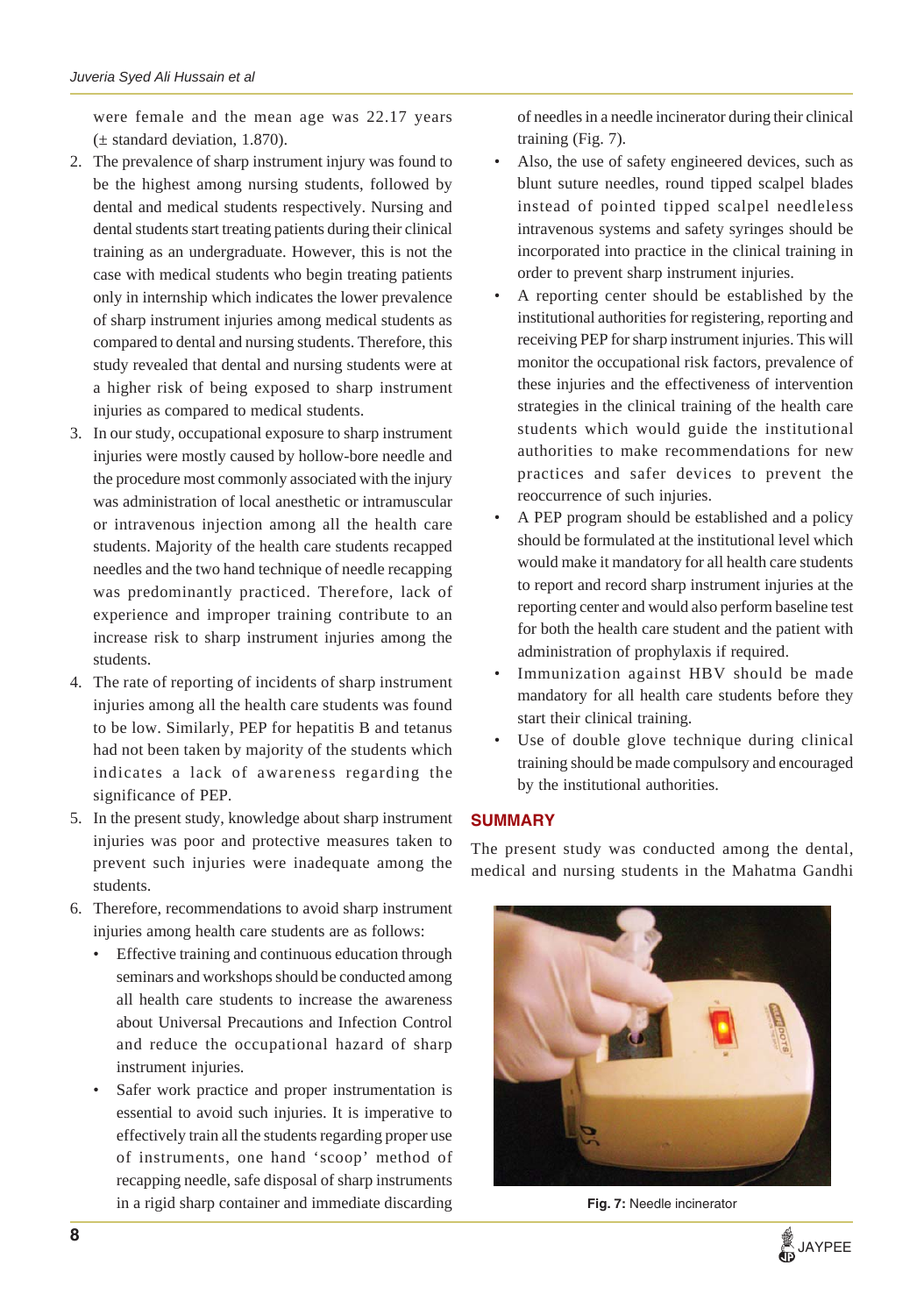Mission's Campus, Navi Mumbai, India. This study showed that the prevalence of sharp instrument injuries was the highest among nursing students followed by dental and medical students respectively. Improper handling and disposal of sharp instruments have been the most common risk factors associated with these injuries. The two major areas of concern is the absence of a reporting center and immunization against hepatitis B among the health care students which requires immediate attention by the institutional authorities. Also, negligence in adherence to universal precautions has been commonly shown in this study. Therefore, we recommend that a committee should be established by the institutional authorities which would form a reporting center to record sharp instrument injuries and also administer postexposure prophylaxis in required cases. Similarly, continuous education programs and seminars should be carried out to increase the awareness of occupational exposure to sharp instrument injuries among the students.

#### **ACKNOWLEDGMENT**

The authors would like to thank Mr Pandurang V Thatkar, Assistant Professor cum Biostatistician, Mahatma Gandhi Mission's Medical College, Kamothe, Navi Mumbai, for his assistance in the statistical analysis.

## **REFERENCES**

- 1. Morgan Dr. Missing the point: A review of needle stick injury and occupational risks from blood-borne viruses. J Am Bio Safety Assoc 2000;5(2):47-53.
- 2. Collins CH, Kennedy DA. Microbiological hazards of occupational NSI and sharps injuries. J Appl Bacteriol 1987;62:385-402.
- 3. Panlilio AL, Cardo DM, Campbell S, Srivastava PU, Jagger H, Orelien JG, et al. Estimate of the annual number of percutaneous injuries in US healthcare workers (Abstract S-T2-01). In: Program and abstracts of the 4th International Conference on Nosocomial and Healthcare-Associated Infections; Atlanta 2000 March 5-9:61.
- 4. Askarian M, Ghavanini AA. Survey on adoption of measure to prevent nosocomial infection by anesthesia personnel. East Med Health J 2002;8:416-21.
- 5. Johnson G. International hospital federation reference book 2007/2008;89-94.
- 6. Pery J, Parker G, Jagger J. EPINET report: 2003 percutaneous injury rates. Adv Exposure Prev 2005;7:2-45.
- 7. Jayanth ST, Kirupakaran H, Brahmadatan KN, Gnanaraj L, Kang G. Needle stick injuries in a tertiary care hospital. Indian J Med Microbiol 2009;27:44-47.
- 8. Rele M, Mathur M, Turbadkar D. Risk of needle stick injuries in health care workers—a report. Indian J Med Microbiol 2002;20:206-07.
- 9. Hashemipour M, Sadeghi A. Needlestick injuries among medical and dental students at University of Kerman. A Questionnaire Study. J Dent 2008;5(2):71-76.
- 10. Whitby RM, McLaws ML. Hollow-bore needlestick injuries in a tertiary teaching hospital: Epidemiology, education and engineering. Med J Aust 2002;177(8):418-22.
- 11. McCarthy GM, Britton JE. A survey of final year dental, medical and nursing students. J Can Dent Assoc 2000 Nov; 66(10):561.
- 12. Askarian M, Malekmakan L, Memish ZA, Assadian O. Prevalence of needle stick injuries among dental, nursing and midwifery students in Shiraz, Iran. GMS Krankenhaushygiene Interdisziplinar 2012;7(1):Doc05.
- 13. Norsayani MY, Hassim NI. Study on incidence of needle stick injury and factors associated with this problem among medical students. J Occup Health 2003 May;45(3):172-78.
- 14. Swe KMM, Zin Thant, Bhardwaj A, Abas ABL, Barua A. The prevalence of needle sticks injury among medical students in melaka, Malaysia, A cross-sectional study. Eur J Scientific Research 2012;71(2):214-20.
- 15. Smith DR, Leggat PA. Needlestick and sharps injuries among Australian medical students. J UOEH 2005;1(27): 237-42.
- 16. Askarian M, Malekmakan L. The prevalence of needle stick injuries in medical, dental, nursing and midwifery students at the University Teaching Hospital of Shiraz, Iran. Indian J Med Sci 2006;60(6):227-32.
- 17. Keita-Perse O, Pradier C, Rosenthal E, Altare J, Cassuto JP, Dellamonica P. Hospital medical students: A population at risk for accidental exposure to blood. Presse Med 1998;7(27): 1723-26.
- 18. Fahim AE. Sharp devices injury among resident physicians and nurses in Suez Canal University Hospital. Suez Canal Univ Med J 2008;11(1):47-52.
- 19. O'Neil JT. The blood-borne pathogen standard: A pragmatic approach. New York: Van Nostrand Reinhold 1996.
- 20. Shariati B, Mahani AS, Oveysi T, Akhlaghi H. Accidental exposure to blood in Medical Interns of Tehran University of Medical Sciences. J Occup Health 2007;49:317-21.
- 21. Khader Y, Burgan S, Amarin Z. Self-reported needle-stick injuries among dentists in North Jordan. East Mediterr Health J 2009;15(1):185-89.
- 22. Clark SP, Rockett JL, Sloane DM, Aiken LH. Organizational climate, staffing and safety equipment as predictors of needle stick injuries and near misses in hospital nurses. Am J Infect Control 2002;30:207-16.
- 23. Shiao JS, McLaws ML, Huang KY, Guo YL. Student nurses in Taiwan at high-risk for needlestick injuries: Ann Epidemiol 2002;12:197-201.
- 24. Rodrigues C. Needle stick injuries and healthcare workersthe time to act now. Indian J Med Res 2010;384-86.
- 25. LaForce FM, Young LS, Bennett JV. Tetanus in the United States (1965-1966): Epidemiologic and clinical features. N Engl J Med 1969;280:569-74.
- 26. Rhee P, Nunley MK, Demetriades D, Velmahos G, Doucet JJ. Tetanus and trauma: Review and recommendations. J Trauma 2005;58(5):1082-88.
- 27. Meunier O, Almeida N, Hernandez C, Bientz M. Blood exposure accidents among medical students: Medecine et maladies infecc 2001;31(9):537-43.